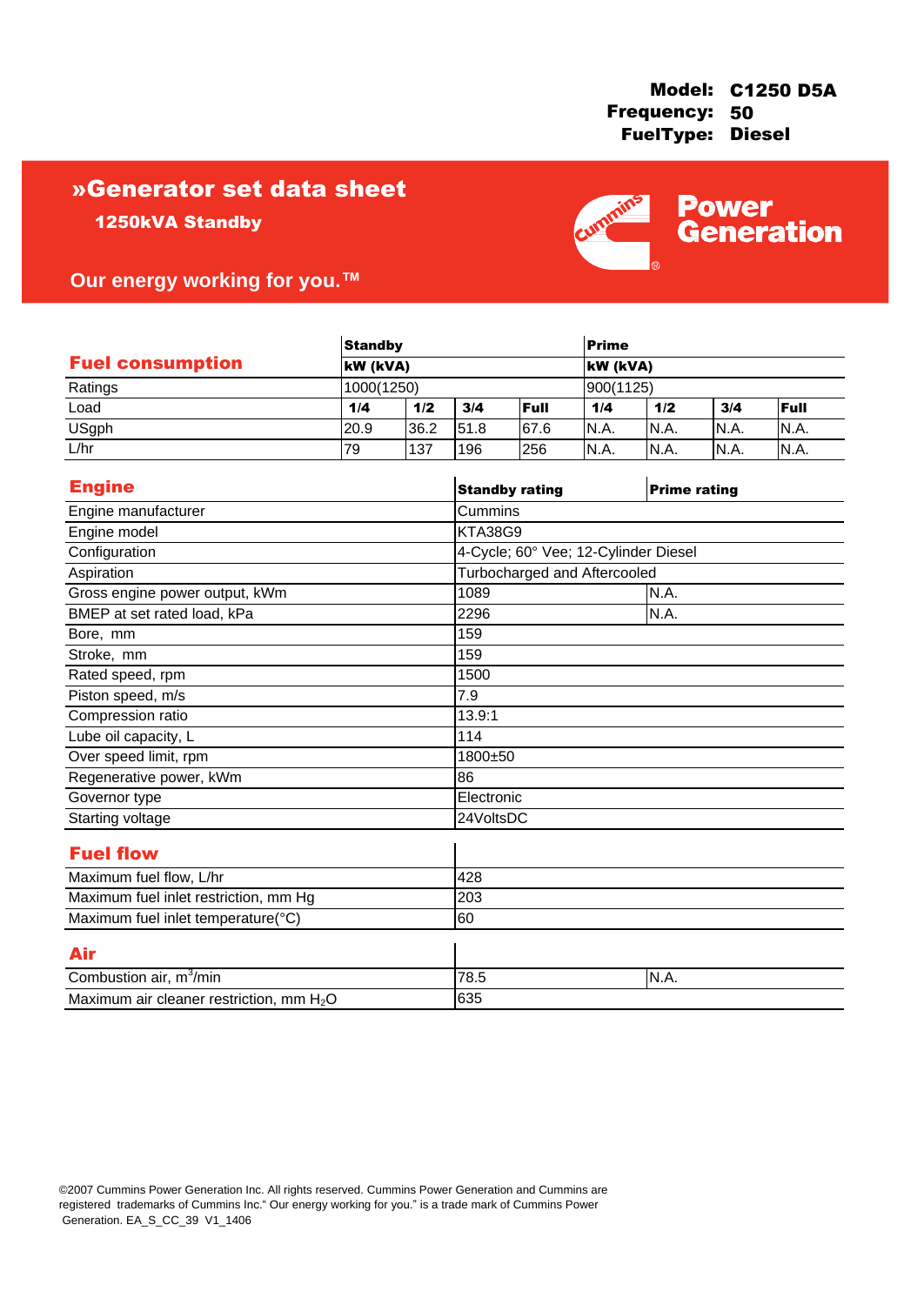| <b>Exhaust</b>                                 | <b>Standby rating</b> | <b>Prime rating</b> |
|------------------------------------------------|-----------------------|---------------------|
| Exhaust gas flow at set rated load, $m^3/m$ in | 212.4                 | IN.A.               |
| Exhaust gas temperature, °C                    | 529                   | IN.A.               |
| Maximum exhaust back pressure, mm Hg           | 76                    |                     |

| <b>Standard set-mounted radiator cooling</b>                |               |                 |  |
|-------------------------------------------------------------|---------------|-----------------|--|
| Ambient design, °C                                          | l40           |                 |  |
| Fan load, $KW_m$                                            | 24            |                 |  |
| Coolant capacity (with radiator), L                         | 336           |                 |  |
| Cooling system air flow, $m^3/m$ in@12.7 mmH <sub>2</sub> O | 1128          |                 |  |
| Total heat rejection, BTU/min                               | N.A.<br>37960 |                 |  |
| Maximum cooling air flow static restriction $m m H_2$ O     | 12.7          |                 |  |
| <b>Weights*</b>                                             | <b>Open</b>   | <b>Enclosed</b> |  |
| Unit dry weight kgs                                         | 8179          | N.A.            |  |
| Unit wet weight kgs                                         | 8569          | N.A.            |  |

\* Weights represent a set with standard features. See outline drawing for weights of other configurations

| <b>Dimensions</b>                    | Length "A"   | <b>Width "B"</b> | Height "C" |
|--------------------------------------|--------------|------------------|------------|
| Standard open set dimensions, mm     | 4722         | 1785             | 2241       |
| Enclosed set standard dimensions, mm | 20'container |                  |            |

## Genset outline

## Open set



### Enclosed set



Outlines are for illustrative purposes only. Please refer to the genset outline drawing for an exact representation of this model.

## Our energy working for you.<sup>™</sup>

#### [www.cumminspower.com](http://www.cumminspower.com/)

©2007 Cummins Power Generation Inc. All rights reserved. Cummins Power Generation and Cummins are registered trademarks of Cummins Inc." Our energy working for you." is a trade mark of Cummins Power Generation. EA\_S\_CC\_39 V1\_1406